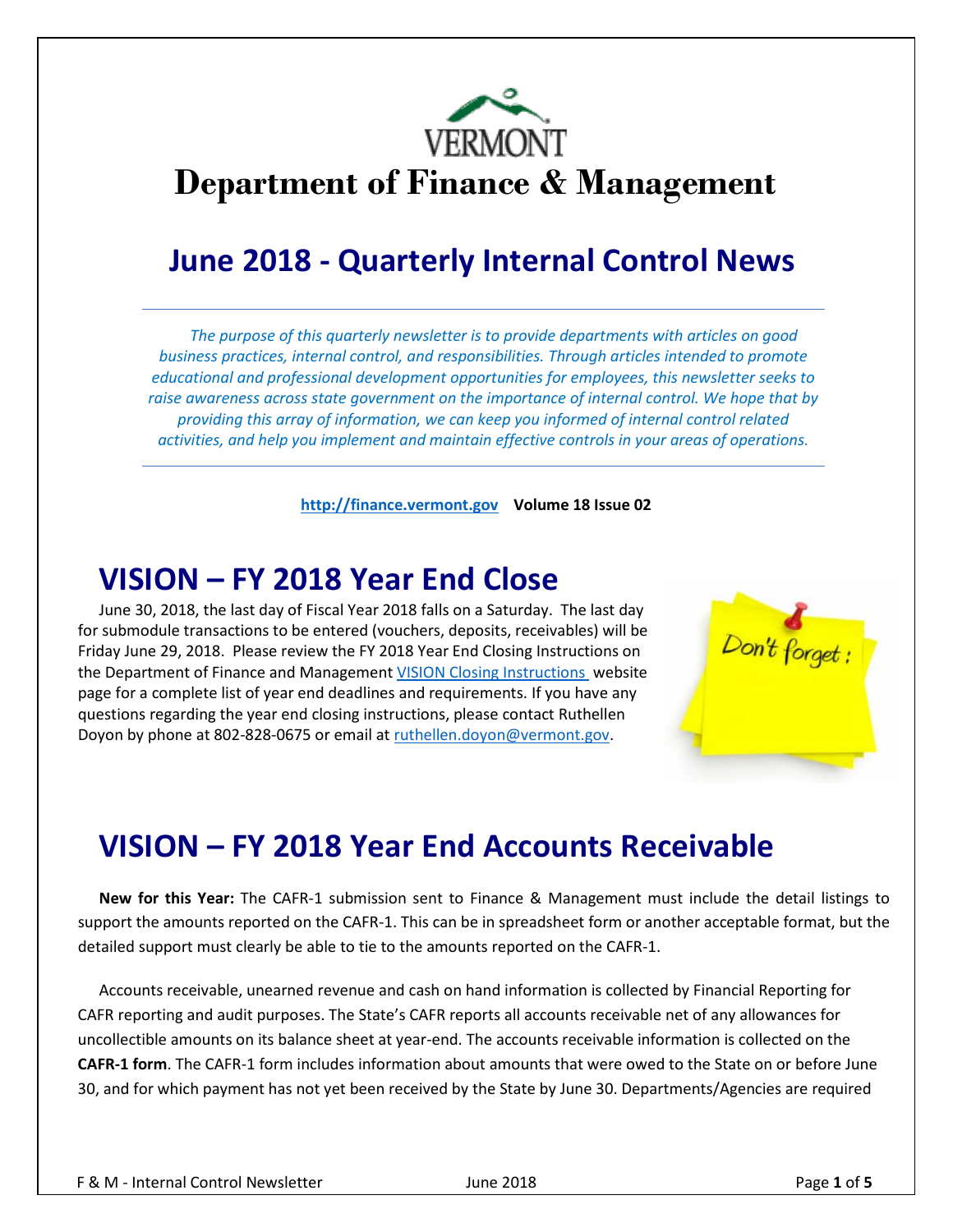to have the ability to properly account for, record, and manage receivables to ensure the information provided on the CAFR-1 form is accurate. One area related to the audit testing of the CAFR-1 that has caused audit findings is Departments/Agencies not being able to provide the auditors with sufficient back-up information to support the amounts entered on the CAFR-1. This year we would like to see these audit findings not be repeated and believe that the new requirement of submitting the detail that ties to the CAFR-1 balances to Finance & Management will help resolve this issue. For additional information please refer to: FY 2018 Year End Closing Instructions (page 30) [http://finance.vermont.gov/policies-and-procedures/vision-closing-instructions.](http://finance.vermont.gov/policies-and-procedures/vision-closing-instructions)

If you have any questions regarding accounts receivable or the CAFR-1 form, please contact John Becker by phone at 802-828-0678 or email a[t john.becker@vermont.gov.](mailto:john.becker@vermont.gov)

## **VISION – FY 2018 Year End Accounts Payable (PY)**

It is absolutely critical that vouchers entered after June 30<sup>th</sup> for prior year expenditures use the prefix PY in the invoice number field. This requirement has been the subject of repeat audit findings and most commonly happens with construction and consulting contracts where it's not always obvious that the invoice is for work completed in

June (or earlier). Employees in your department's business office generally enter expenditures into the VISION Accounts Payable module when they are paying for a particular good or service. In order for us to identify which expenditures need to be reported as payables, we require employees to identify all vouchers entered after each June 30 that pertain to the prior year (goods received, or services performed prior to July 1) by using a PY prefix in the invoice number field on VISION Accounts Payable vouchers.



Each year the Department of Finance and Management prepares the Comprehensive Annual Financial Report (CAFR) in accordance with generally accepted accounting principles (or GAAP) and is subject to independent audit in accordance with generally accepted auditing standards. We have experienced a repeat audit finding for the way that departments have been processing invoices. The audit findings are generally caused by two issues. The first is where an invoice was clearly for the prior year but was not coded as such. Our department attempts to identify these invoices by running various queries, but this is not only time consuming, it also doesn't guarantee that we will find each instance where this occurs. The second involves instances where invoices spanned multiple fiscal years and the portion attributable to the prior year had not been coded as such. This most commonly happens in construction contracts or consulting contracts, where invoices may cover expenses that were incurred partially in June and partially in July but included in a single invoice dated in July. Often it is not apparent on the invoice summary that it is necessary to make an allocation to the correct fiscal year, but the supporting documentation did contain the needed information. Therefore, it is very important to review the supporting information in addition to the invoice to determine the correct allocation across fiscal years. Invoices that cover a period including the fiscal year just ended and the new fiscal year that are clearly itemized by date and amount will require the preparation of a separate voucher for each fiscal year's amount. The voucher covering the goods received or services performed for the period prior to July 1 must have a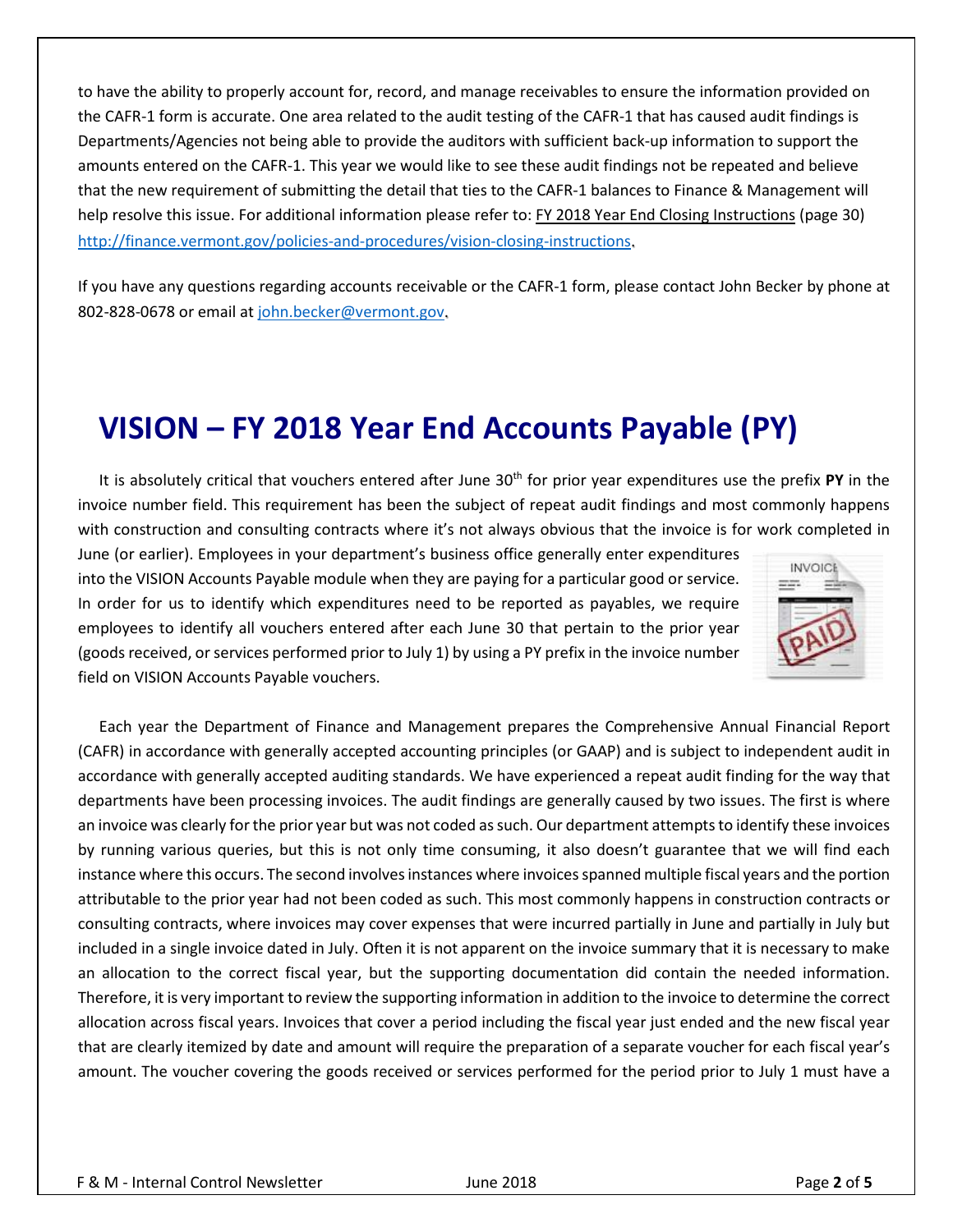prefix of PY in the invoice number field. Additional information can be found on page 20 of the VISION Year-End Closing Instructions available at:

[http://finance.vermont.gov/sites/finance/files/documents/Pol\\_Proc/VISION\\_Closing\\_Instr/FIN-](http://finance.vermont.gov/sites/finance/files/documents/Pol_Proc/VISION_Closing_Instr/FIN-VISION_Year_End_Closing_Instructions.pdf)VISION Year End Closing Instructions.pdf.

If you find vouchers were entered that should have had a PY prefix but didn't, you can notify us of that correction by using the VouchersPYMissing.xlsx form available at:

<http://finance.vermont.gov/sites/finance/files/documents/Forms/CAFR/FIN-VouchersPYmissing.xlsx> and email it to [Vision.Cafr@vermont.gov.](mailto:Vision.Cafr@vermont.gov)

Operational Guidance – Prior Year Payables Reporting: [http://finance.vermont.gov/sites/finance/files/documents/Train\\_Support/VISION\\_JA\\_OG/FIN-](http://finance.vermont.gov/sites/finance/files/documents/Train_Support/VISION_JA_OG/FIN-OG_04_PY_Payables.pdf)[OG\\_04\\_PY\\_Payables.pdf.](http://finance.vermont.gov/sites/finance/files/documents/Train_Support/VISION_JA_OG/FIN-OG_04_PY_Payables.pdf)

If you have any questions regarding prior year payables, please contact John Becker by phone at 802-828-0678 or email at: [john.becker@vermont.gov.](mailto:john.becker@vermont.gov)

**Thank you for your assistance in helping to ensure another successful year end closeout.**

## **Self-Assessment Internal Control (SAIC) Update**

In April, the Department of Finance & Management distributed the 14<sup>th</sup> Annual SAIC questionnaire to all participating Agencies. The 2018 SAIC internal analysis will go through the following four phases:

#### • **Phase I: Compile Data - Jun / Jul**

Questionnaires are compiled from all 57 Agencies and Departments. Their responses total approximately 12,000 questions and are loaded into an Excel database. The total is verified with baseline control counts.

#### • **Phase II: Executive Summary - Jul / Aug**

The Executive Summary is compiled to compare the current year Yes responses as a Benchmark to the prior year Yes responses as well as an analysis of the No responses and the overall types of submissions.

#### • **Phase III: Individual Agency Review - Aug / Sep**

The Four Major Metrics are assessed for the Agencies and they include a

Current Yr. to Prior Yr. comparison, Department vs. Statewide, Compliance with Policies and Procedures analysis, and High-Risk analysis to help identify potential material weaknesses within the areas of review.

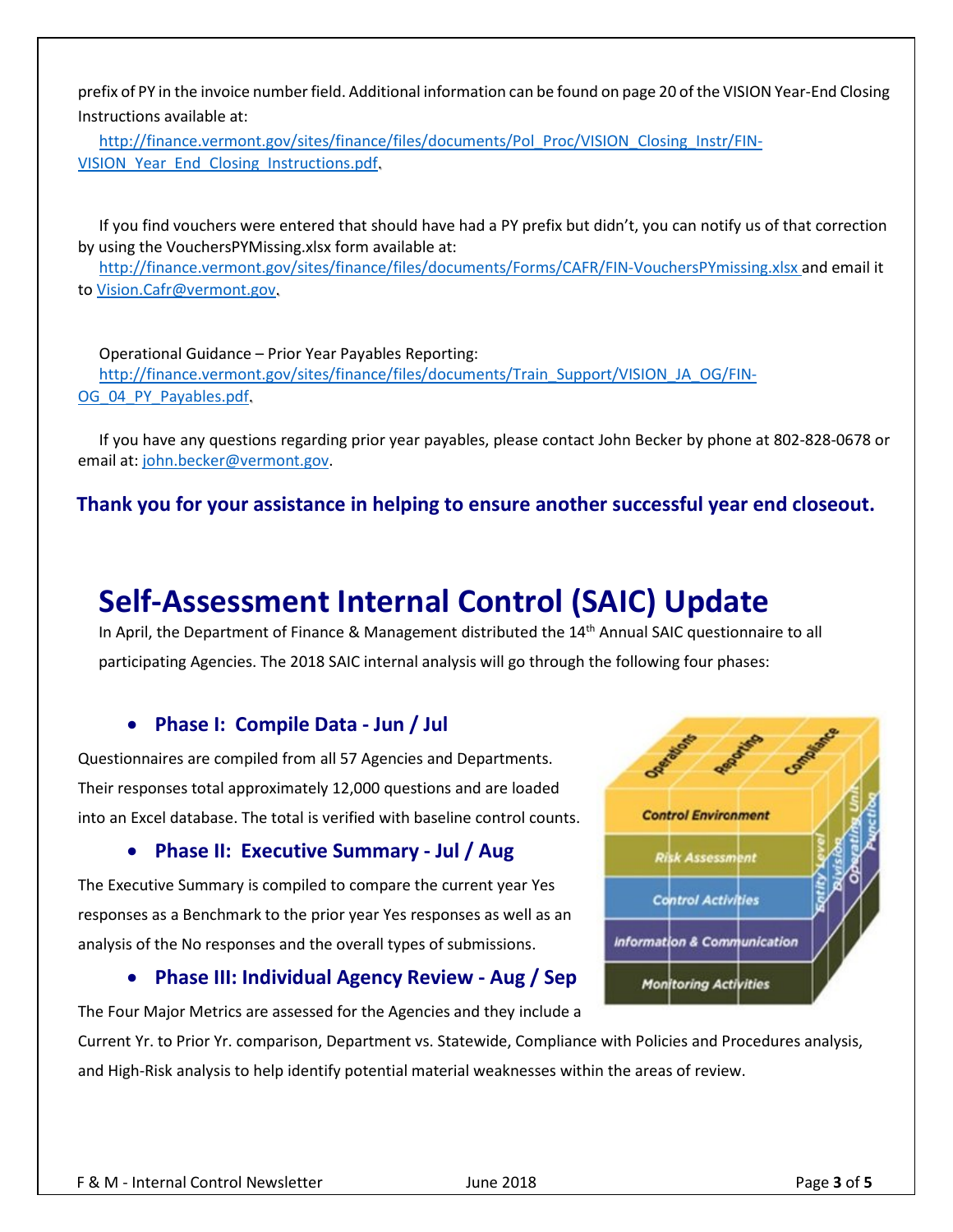### • **Phase IV: Agency Selection - Sep / Nov**

The last phase of the SAIC project and most complicated is the Data Valuation Reviews. Agencies and Departments are randomly selected for verification of responses from the submitted questionnaires. This is accomplished through the use of the Balancing Mechanism Reporting Agent (BMRA) which randomly selects Agencies based on certain criteria of the questionnaire from the universal pool of all 57 agencies. A detailed review schedule will be developed and distributed to those selected Agencies.

## **ERP Expansion Web Browser Compatibility**



When VISION 9.2 goes live you will need to be sure that you are using a version of your browser that is currently supported by Oracle/PeopleSoft. If you are using an unsupported browser version, you may experience difficulties that Oracle/PeopleSoft will not address. To ensure that you are using a supported browser.

| <b>BROWSER</b>              | <b>SUPPORTED RELEASES</b>  |
|-----------------------------|----------------------------|
| <b>Apple Safari</b>         | $8x \mid 9x$               |
| <b>Google Chrome</b>        | 43x   58x                  |
| Microsoft Internet Explorer | 11.x                       |
| Microsoft Edge*             | 25.10586   39.14986        |
| Mozilla Firefox             | $ 38x $ 42.x   52.x   53.x |

\*Edge is Microsoft's new browser delivered with Windows 10

If your browser release is not listed here, please contact your department's IT resource or the Agency of Digital Services (ADS.) We are aware that some software in use requires older browser releases to work, let your IT person or ADS know if this is the case for you.

For further information check out the website: [http://finance.vermont.gov/vision-v9.2](http://finance.vermont.gov/vision-v9.2-project-home) [project-home.](http://finance.vermont.gov/vision-v9.2-project-home)